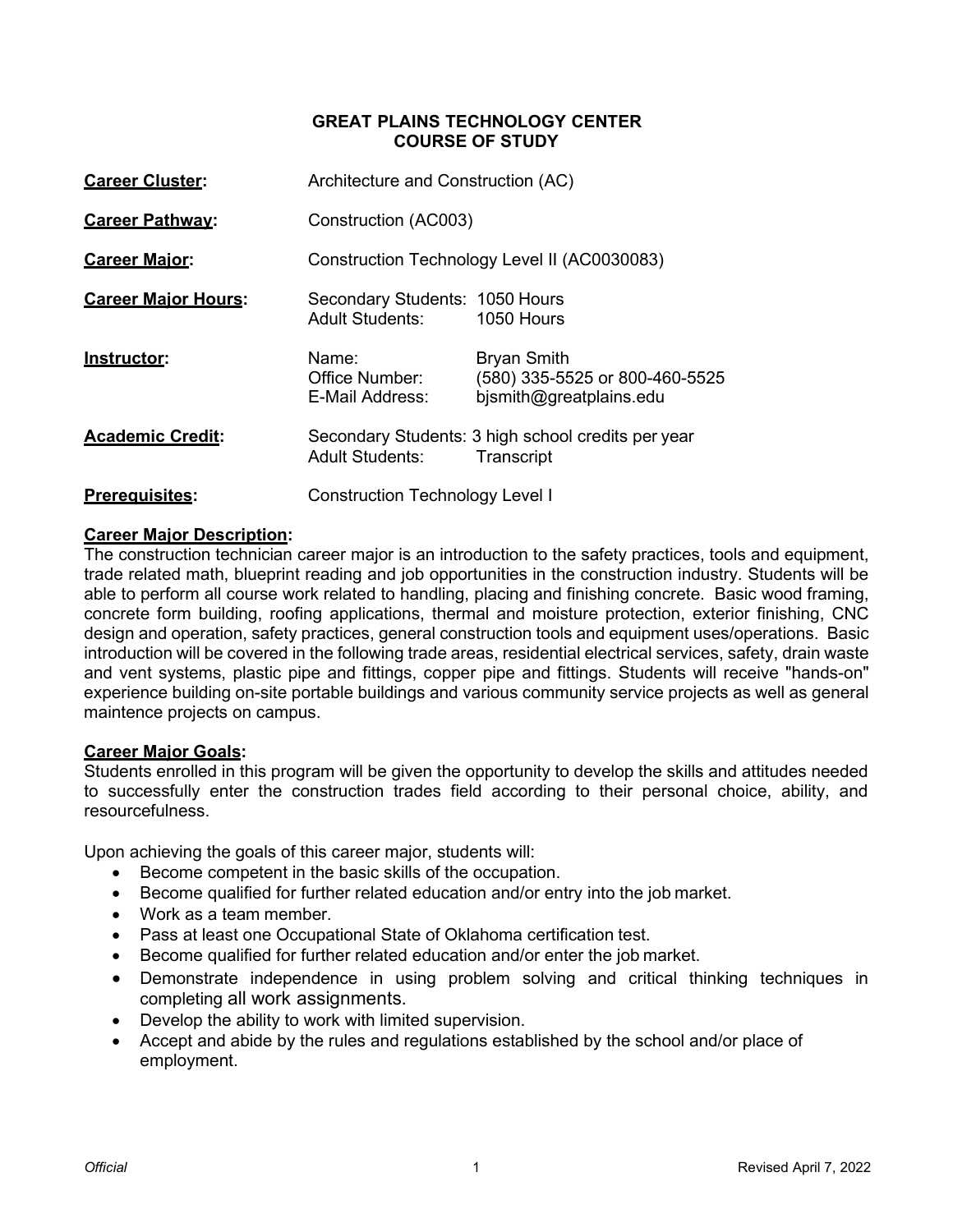# **Related Career Opportunities:**

- Commercial Carpenter
- Frame Carpenter
- Concrete form Carpenter
- Concrete Finisher
- CNC setup and Operation

## **Career Major Objectives:**

After successful completion of this career major, the student will be able to:

- Utilize hand tools, power tools, ladders, and scaffolding in a safe, efficient manner.
- Apply basic concepts of math and measurement to perform various construction-related tasks.
- Apply proper layout and construction procedures for building projects.
- Develop an acceptable level of speed and accuracy to perform helper-level skills of the trade.
- Apply proper layout, cutting, and construction procedures for building projects.
- Apply proper design, layout, cutting, procedures for CNC operations.

### **Career Major Course Sequence:**

- HS Student and Part-time Adult (Year One): Course Sequence I
- HS Student and Part-time Adult (Year Two): Course Sequence II

# **DESCRIPTION OF COURSES SEQUENCE I**

# **Course # Course Name HST HSL ADT ADL TI101GP General Construction Safety & First Aid Level II 10 20 10 20** General construction safety including tool and equipment safety, blood borne pathogens, CPR, PPE, confined space entry, hazardous materials, and right to know. **TI081GP Basic Stair layout 12.5 25 12.5 25** Introduces types of stairs and common building code requirements related to stairs. Focuses on techniques for measuring and calculating rise, run, and stairwell openings, laying out stringers, and fabricating basic stairways. **TI00203 Electrical Safety in Construction 10 20 10 20** Covers safety rules and regulations for electricians, including precautions for electrical hazards found on the job. Also covers the OSHA mandated lockout/tagout procedure. **TI082GP Residential Electrical Services 15 30 15 30** Covers the electrical devices and wiring techniques common to residential construction and maintenance. Allows trainees to practice making service calculations. Stresses the appropriate NEC requirements. **TI00730 Introduction to Drain, Waste, and Vent (DWV) Systems 10 20 10 20** Explains how DWV systems remove waste. Discusses how system components such as pipe, drains, traps, and vents work. Reviews drain and vent sizing, grade and waste treatment. Also discusses how building sewers and sewers drains connect the DWV system to the public sewer system. **TI00728 Plastic Pipe and Fittings 10 20 10 20**

Introduces the types of plastic pipe and fittings used in plumbing applications, used in plumbing applications, including ABS, PVC, CPVC, PE, PEX, and PB. Describes how to measure, cut, join and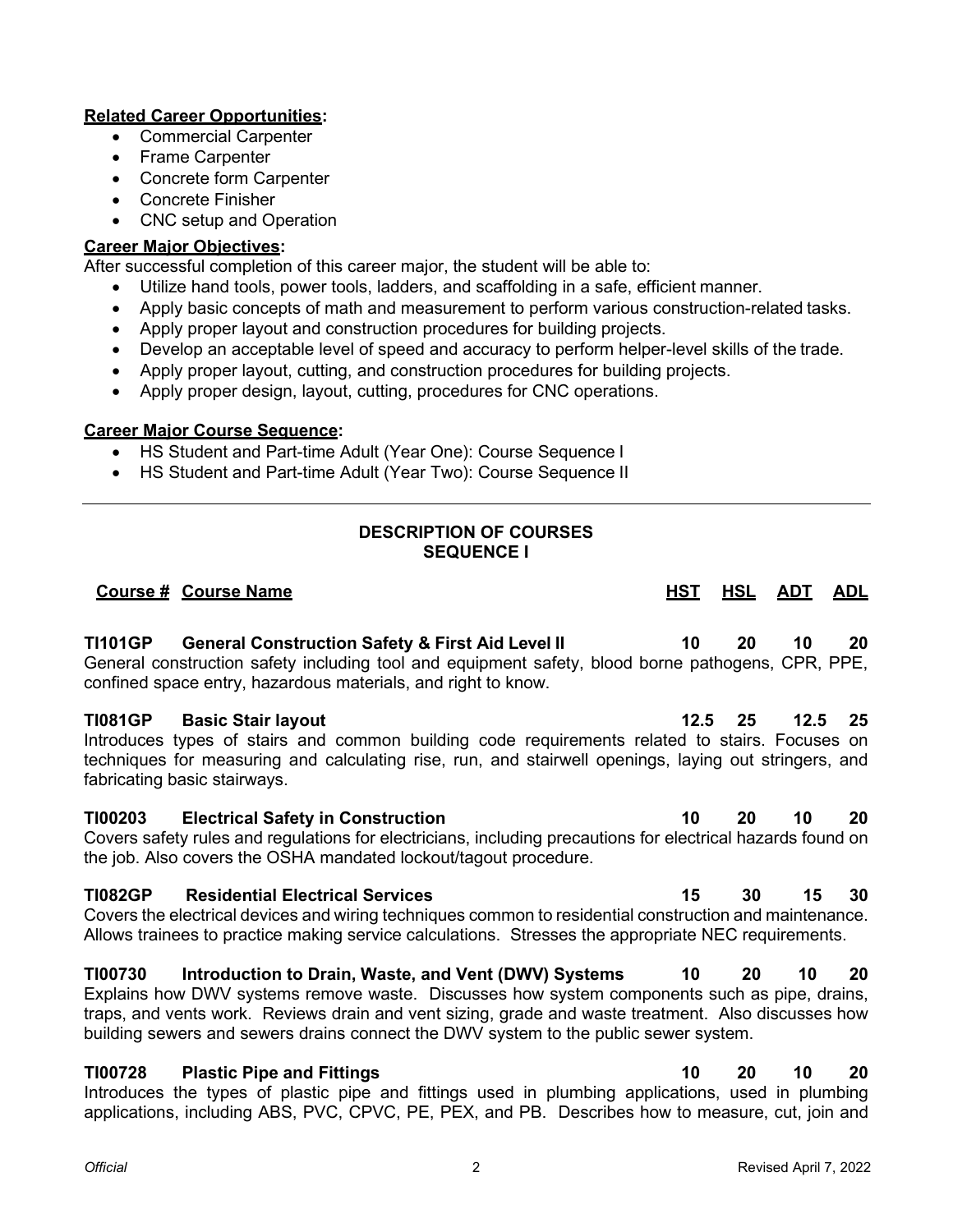support plastic pipe according to manufacturer's instructions and applicable codes. Also discusses pressure testing of plastic pipe once installed.

**TI00939 Copper Pipe and Fittings 10 20 10 20** Discusses sizing, labeling, and applications of copper pipe and fittings and reviews the type of valves that can be used on copper pipe systems. Explains proper methods for cutting, joining, and installing copper pipe. Also addresses insulation, pressure testing, seismic codes, and handling and storage requirements.

**TI01497 Introduction to Cabinetmaking 35 70 10 20** This module expands on the knowledge and skills gained through the Carpentry Curriculum and provides the basic information needed to construct and apply finishes to custom cabinetry. It identifies and discusses various types of wood products, wood-joining techniques, power tools, cabinet doors, shelves, and hardware. Specific guidance is also provided for the installation of laminated countertops.

### **TI00383 Cabinet installation 10 20 10 20**

Provides detailed instructions for the selection and installation of base and wall cabinets and countertops.

**TI083GP Introduction to Construction Equipment 7.5 15 7.5 15** Introduces construction equipment, including the aerial lift, skid steer loader, electric power generator, compressor, compactor, and forklift. An overview of general safety, operation, and maintenance procedures is provided.

### **TI084GP CNC Design Software Level II 20 40 20 40**

This course covers more advanced tool pathing, double sided machining, tiled tool paths and basic cabinet parts layout.

# **TI085GP CNC Set up and Operation Level II 25 50 25 50**

This course covers the setup, and replacement of various, machine components such as the ball screw mechanism, servo and stepper motors, control towers for both stepper and servo motors, machine alignment and calibration.

| <b>Sequence I Subtotal</b><br>Hours: | Theory | Lab | Total |
|--------------------------------------|--------|-----|-------|
| <b>High School Student:</b>          | 175    | 350 | 525   |
| <b>Adult Student:</b>                | 175    | 350 | 525   |

## **DESCRIPTION OF COURSES SEQUENCE II**

## **Course # Course Name HST HSL ADT ADL**

# **TI086GP Intro to Concrete Construction and Finishing 10 20 10 20**

Provides an introduction to the methods and procedures used in concrete finishing. Introduces terms of the trade and tools and equipment used to place, finish, and cure concrete. Explains methods and techniques for constructing concrete structures.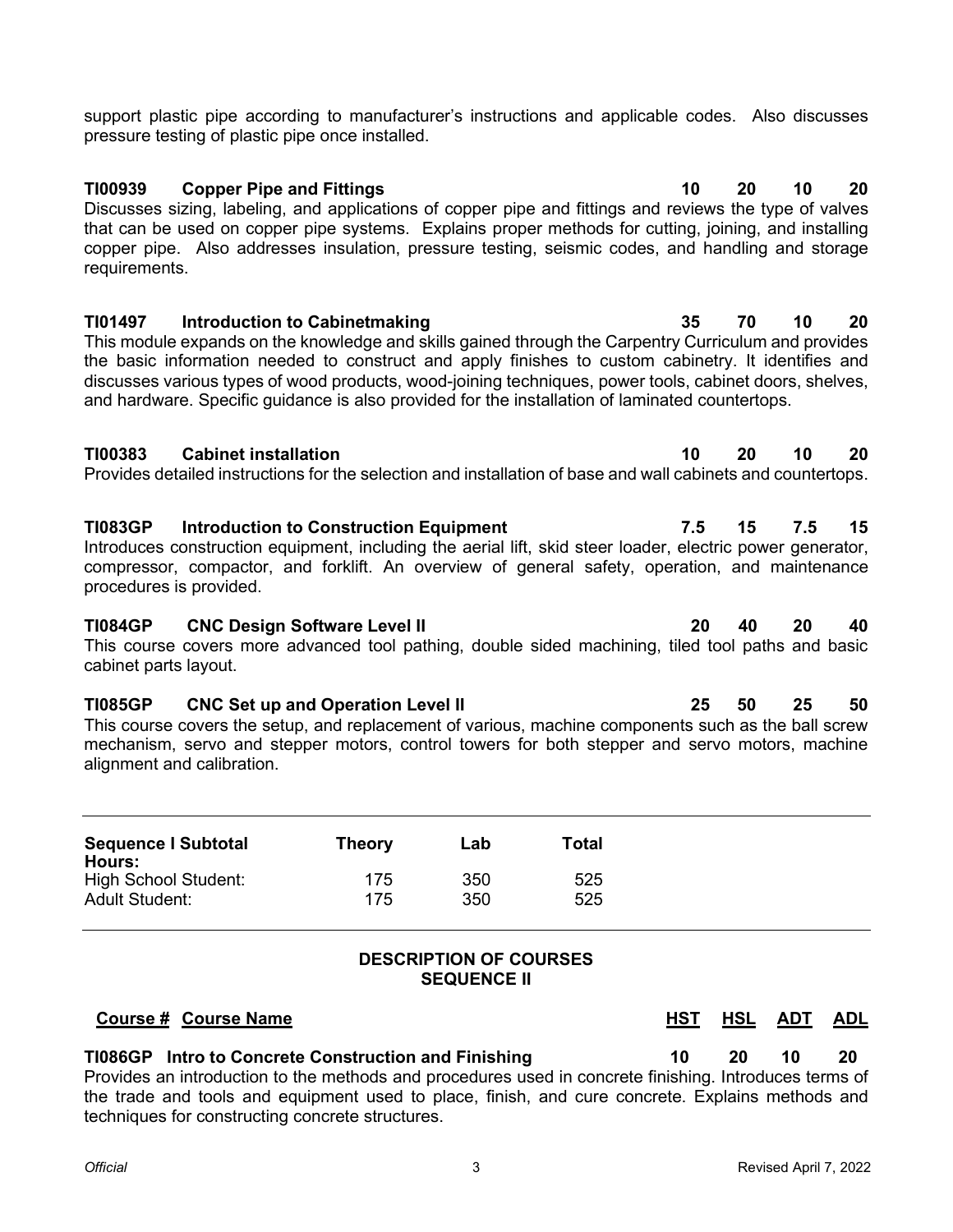## **TI087GP Concrete Safety 5 10 5 10**

Explains safety requirements for concrete construction and finishing. Provides information on OSHA requirements with regard to hazard communication, fall protection, and use of personal protective equipment. Covers topics such as general work site safety, use of chemicals, and safe use of hand and power tools.

### **TI088GP Properties of Concrete 10 20 10 20**

Introduces the properties of concrete and the components that make up the concrete mixture. Describes chemical and physical properties of cement, aggregate, and admixtures. Explains basic tests used to determine properties such as slump and ultimate strength.

## **TI089GP Concrete Tools and Equipment 7.5 15 7.5 15**

Describes tools and equipment used in the production, placing, and curing of concrete. Explains safe operation and maintenance requirements. Provides opportunities for hand tool operation and demonstration of larger pieces of power equipment.

### **TI090GP Preparing for Placement 12.5 25 12.5 25**

Details the methods and procedures used to prepare for placing concrete. Covers site layout, forms requirements, and subgrade preparation. Describes requirements for joints and reinforcement. Explains how to order concrete from a mixing or batch plant.

## **TI091GP Placing Concrete 12.5 25 12.5 25**

Presents requirements and methods for properly placing concrete. Includes information on conveying and placing fresh concrete using equipment such as wheelbarrows, pumps, and conveyors. Describes techniques for spreading, consolidating, and striking off concrete.

### **TI092GP Finishing, Part One 15 30 15 30**

Presents requirements and methods for properly placing concrete. Includes information on conveying and placing fresh concrete using equipment such as wheelbarrows, pumps, and conveyors. Describes techniques for spreading, consolidating, and striking off concrete.

### **TI093GP Curing and Protecting Concrete 5 10 5 10**

Introduces methods and procedures used in curing and protecting concrete. Covers curing commonly performed for both horizontal and vertical placement. Describes techniques for protecting concrete during hot and cold weather.

### **TI094GP Introduction to Troubleshooting 5 10 5 10**

Describes problems of placing, finishing, and curing. Defines symptoms of problems and discusses their causes. Presents ways to reduce or eliminate these problems.

## **TI095GP Properties of Concrete, Part two 10 20 10 20**

Describes the physical and chemical properties of materials used in a concrete mix. Includes descriptions of chemical and mineral admixtures, lightweight concrete, high strength concrete, flow able fill, and types of paving materials. Discusses expected results of the use of admixtures.

## **TI096GP Estimating Concrete Quantities 10 20 10 20**

Covers the methods and techniques used in estimating materials quantities for concrete construction. Explains the use of plans and drawings as well as math calculations. Gives example calculations for estimating quantities of concrete for curb and gutter, stairs, slab, wall footings, and columns.

Describes forming requirements. Includes types of forms, forming materials, use of release agents, form accessories, placement of anchors and embedments, and form removal. Highlights safety requirements with emphasis on reshoring precautions and procedures.

# **TI098GP Site Concrete 30 60 30 60**

Includes descriptions and techniques for forming, constructing, and finishing steps and stairs, curbs and gutters, sidewalks and driveways, and low vertical structures.

# **TI097GP Forming 20 40 20 40**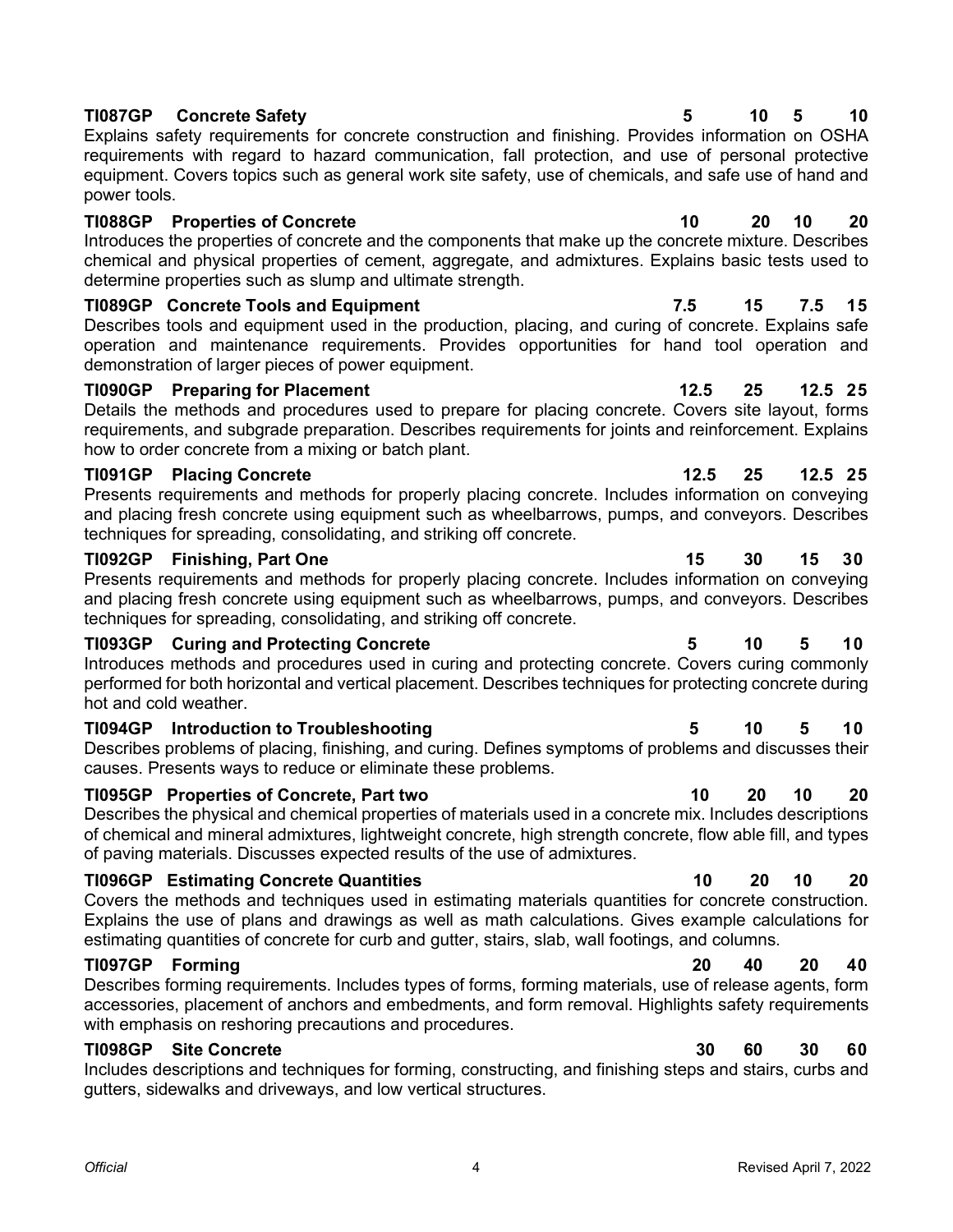# **TI099GP Surface Treatments 12.5 25 12.5 25**

Provides an overview of surface treatments applied to concrete structures. Includes the requirements for and application of dry shakes, self-leveling topping, epoxies, and shotcrete.

# **TI100GP Making Repairs 10 20 10 20**

Explains the requirements for making repairs to concrete based on specific problems. Explains and demonstrates repair methods. Describes the use of special tools and materials.

|                                                                                               | <b>Theory</b> | Lab | Total |
|-----------------------------------------------------------------------------------------------|---------------|-----|-------|
| <b>Sequence II Subtotal</b><br>Hours:<br><b>High School Student:</b><br><b>Adult Student:</b> |               |     |       |
|                                                                                               | 175           | 350 | 525   |
|                                                                                               | 175           | 350 | 525   |
| <b>Career Major Total:</b>                                                                    | <b>Theory</b> | Lab | Total |
| <b>High School Student:</b>                                                                   | 350           | 700 | 1050  |
| <b>Adult Student:</b>                                                                         | 350           | 700 | 1050  |

\* High school students may complete this career major in an adult enrollment status if necessary. Please see your instructor or counselor for details.

## **Evaluation Policy:**

## **Employability Grades (100 points per week; 50% of final grade)**

The employability skills grade is based on 20 points per day (which may include: attitude, attendance, safety, punctuality, cooperation, participation, clean-up, class preparation, school/classroom rules, and time management). Points will be deducted if these responsibilities are not met at the instructor's discretion. Students will be allowed to make up unearned employability points for **excused** absences only. Full credit will be given for assignments/tests that have been made up due to excused absences only (see Student Handbook).

## **Performance Grades (30% of final grade)**

- Live projects
- Performance or skill tests
- Homework
- Written Assignments

## **Test Grades (20% of final grade)**

- Test grades will be based on a 100-point scale.
- Test grades include written and/or skills tests.
- A test will be given for each unit of instruction.
- Tests are to be taken as a unit is completed.
- Tests must be completed within allotted time.

## **Final Grade (9 Weeks Period)**

9-weeks grade will be calculated by averaging grades in each category and summing each category according to their assigned weight. Progress reports will be sent to home schools at six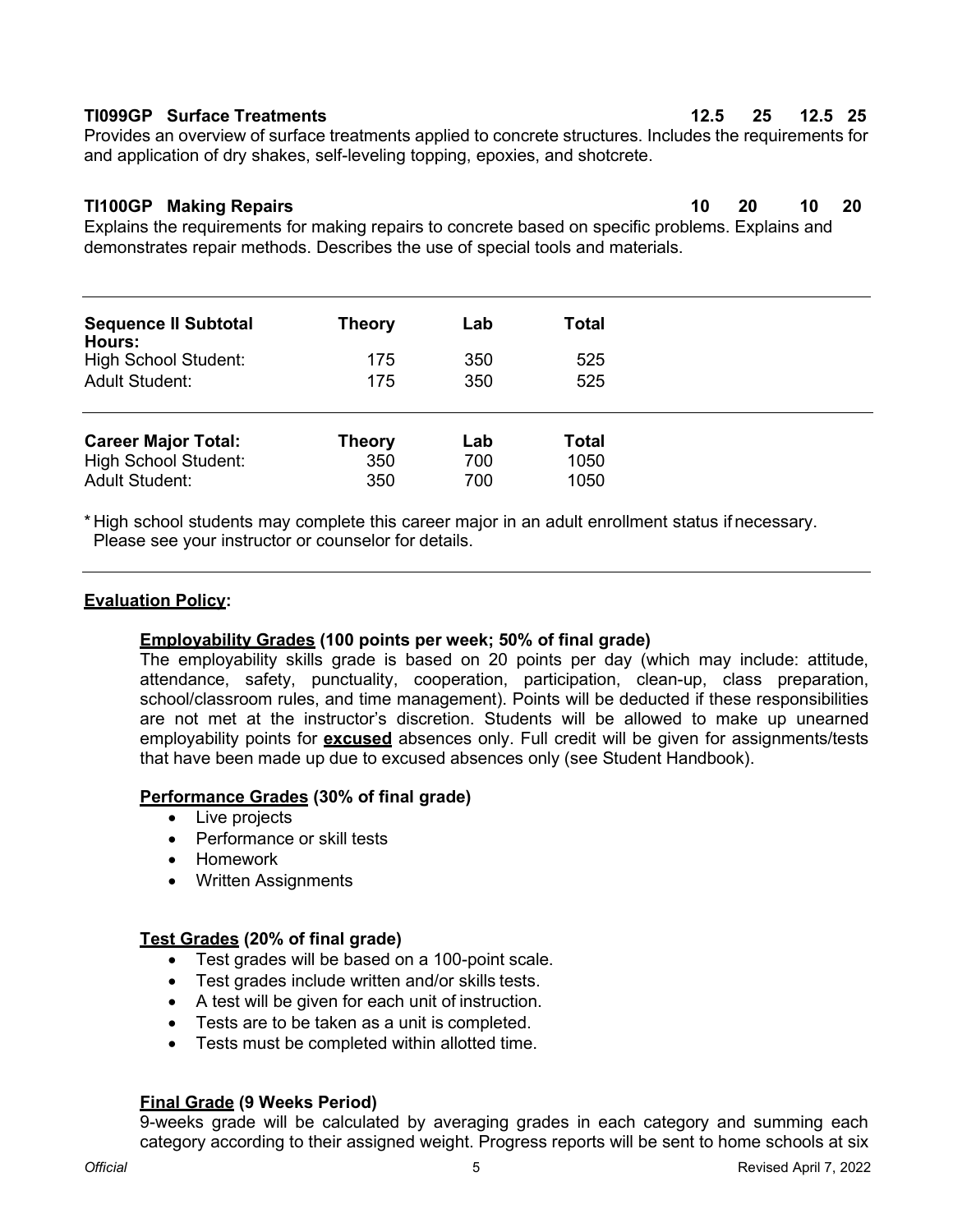and twelve-week intervals each semester as required or requested. Grades are accessible online at <http://sonisweb.greatplains.edu/studsect.cfm>

### **Grading Scale:**

The grading scale as adopted by the Board of Education is as follows:

 $A = 90 - 100$  $B = 80 - 89$  $C = 70 - 79$  $D = 60 - 69$  $F = Below 60$ W = Withdrawn I = Incomplete N = No Grade (Refer to Student Handbook)

### **Make-Up Work Policy:**

**All Make-Up Work Is The Responsibility Of The Student.** Make-up work will be handled as specified in the Student Handbook. Please be sure to read and understand all student policies, especially makeup of assignments, tests and employability due to absences. Students should always arrange for any make-up work with the instructor as per the Student Handbook. Students should keep track of his or her progress and grades.

### **Attendance Policy:**

For specific information related to attendance and tardiness, refer to the Student Handbook. Students should keep a written record of their absences and tardiness.

### **Course Requirements and Expectations:**

The general course requirements and expectations include:

- Teaching methods consist of lecture and "hands on" projects.
- The student must demonstrate the ability to apply safety to all aspects of the construction field.
- It is recommended that the student meet with the teacher and their parents at least once per semester.
- All students must adhere to the policies and procedures in the GPTC Student Handbook.
- SkillsUSA is the student organization for the residential construction carpentry field. This club offers an outstanding opportunity to develop leadership and social skills. Students are highly encouraged to participate. Dues are paid by the superintendent.
- It is highly recommended that the student have purchased or attained the required tools and equipment for employment as a carpenter. Possessing a valid driver's license will also benefit the student and is recommended.

## **Student Behavior Includes:**

- Safety glasses must be worn at all times when in the shop area.
- Name badges must be worn at all times.
- Follow all rules and regulations of Great Plains Technology Center.

*NOTE: For additional information or questions regarding the GPTC School policies and procedures, please refer to the Student Handbook and/or the Instructor.*